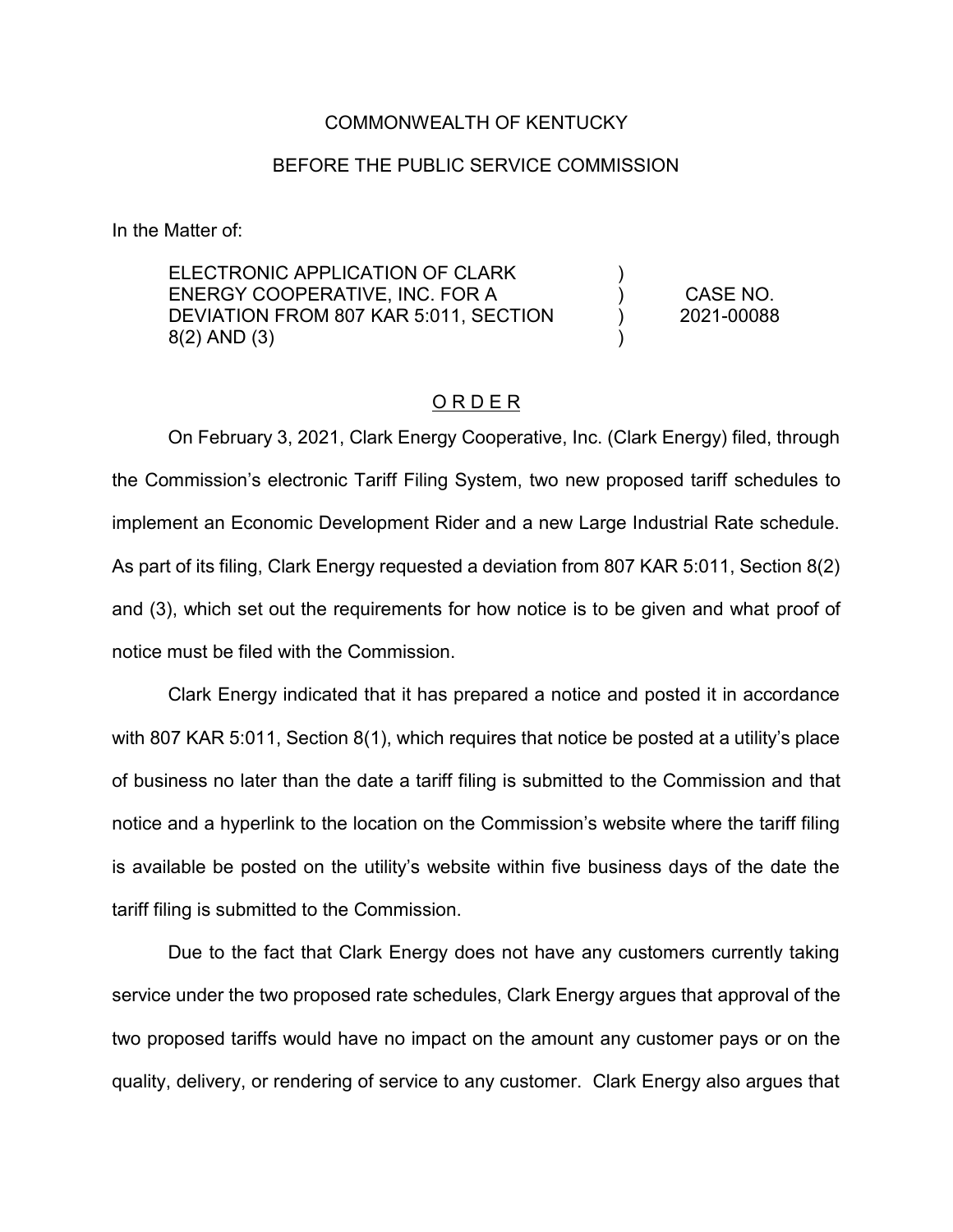the benefits of providing customer notice through a mailing or publication in a newspaper or Kentucky Living would be negligible, while also imposing a cost of several thousand dollars upon Clark Energy.

Having reviewed the request for deviation and being otherwise sufficiently advised, the Commission finds that Clark Energy's request for a deviation from the notice requirements set forth in 807 KAR 5:011, Section 8(2) and (3) is reasonable and should be granted due to the fact that providing notice pursuant to 807 KAR 5:011, Section 8(2) would impose a significant cost on Clark Energy with very little benefits given that there are no customers on either of the proposed new tariffs.

IT IS HEREBY ORDERED that:

1. Clark Energy's request for a deviation from the notice requirements set forth in 807 KAR 5:011, Section 8(2) and (3) is granted.

2. This case is closed and removed from the Commission's docket.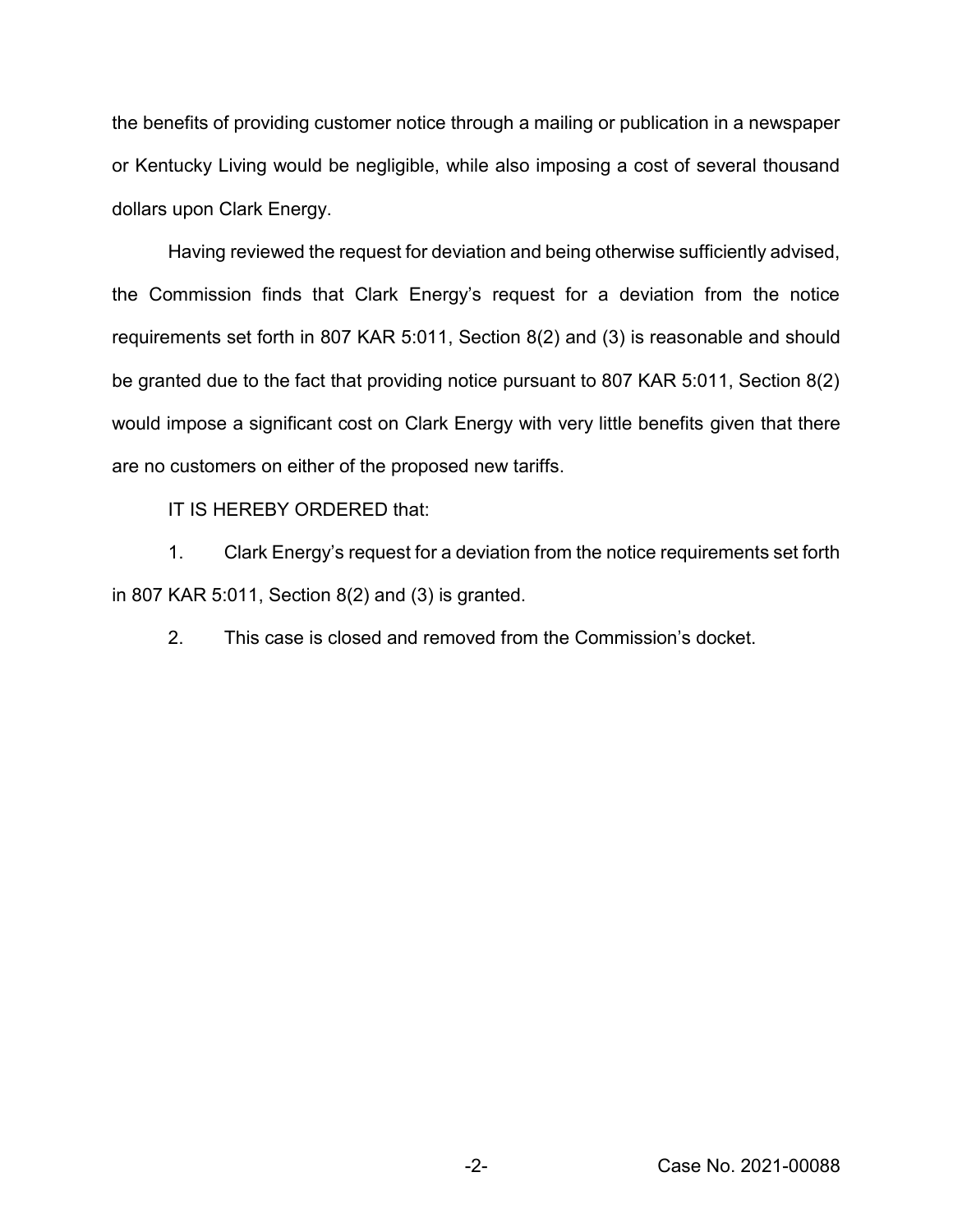By the Commission



ATTEST:

 $\overleftrightarrow{\text{Predwell}}$ 

Executive Director

Case No. 2021-00088